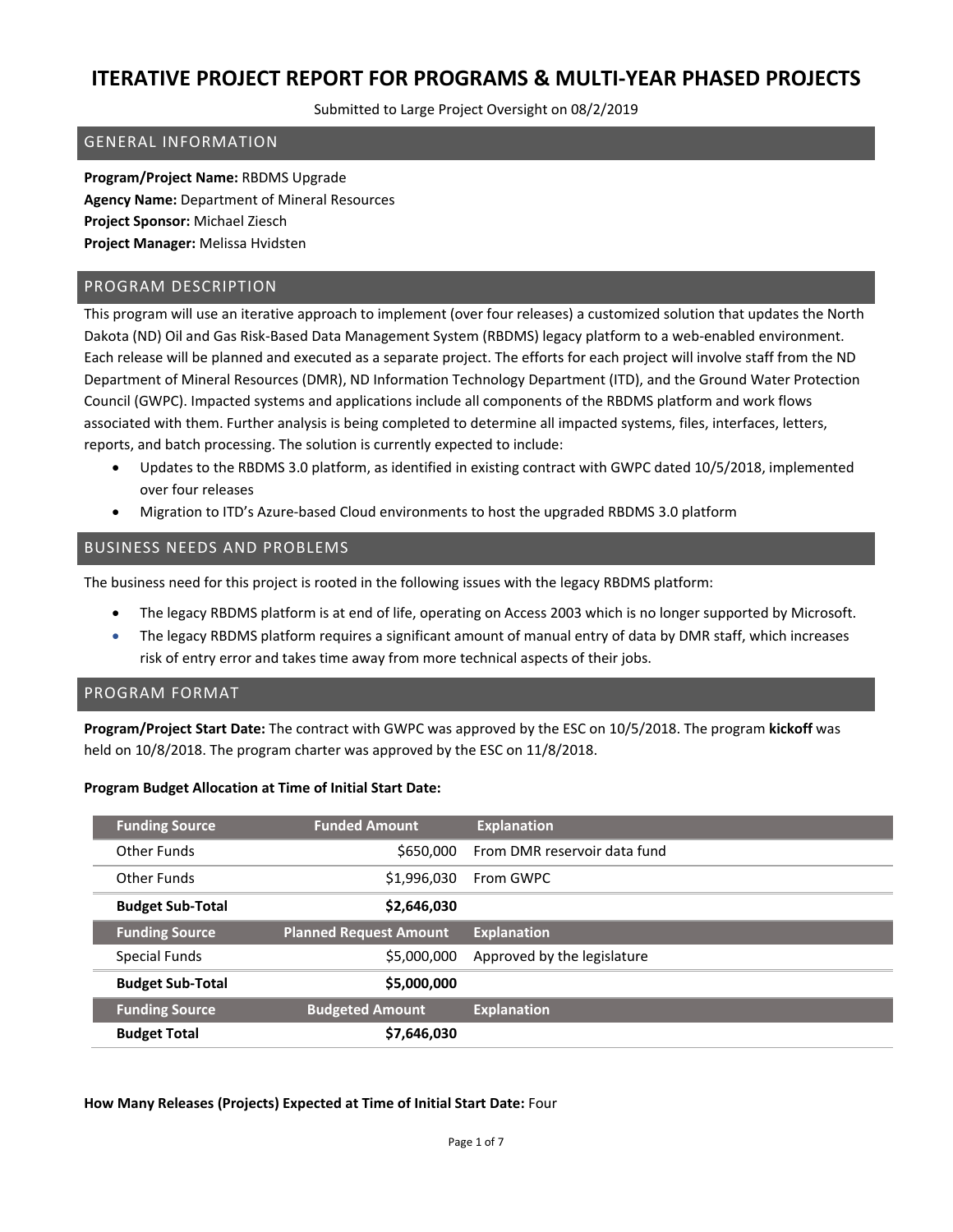Submitted to Large Project Oversight on 08/2/2019

**Phased Approach Description:** This program will use an iterative approach to implement the solution over four releases. Each release will be planned and executed as a separate project.

#### **Estimated End Date for Program Known at Time of Initial Start Date:** 1/31/2021

### PROJECT ROAD MAP

The project road map shows the high-level plan or vision for all projects in the program. It is intended to offer a picture of the lifespan of all the effort that is expected to be required to achieve the business objectives.

| Project<br>/Release | <b>Scope Statement</b>                                                                                                                                                                                     | <b>Estimated</b><br><b>Duration</b><br>(months) | <b>Estimated</b><br><b>Budget</b> |
|---------------------|------------------------------------------------------------------------------------------------------------------------------------------------------------------------------------------------------------|-------------------------------------------------|-----------------------------------|
| Release 1           | Release 1 implemented the Bond Management, Entity<br>Management, and General Modules, along with their<br>supplemental components.                                                                         | 7 months                                        | \$1,054,099                       |
| Release 2           | Release 2 will implement the Transfer and Well<br>Management Modules (including the Well Stim, Idle<br>Well, and Underground Injection Control Sub-<br>Modules), along with their supplemental components. | 11 months                                       | \$2,433,555                       |
| Release 3           | Release 3 will include (Oil) Production, Inspections,<br>Facility (Part 1), and Hearing and Docket.                                                                                                        | 9 months                                        | \$3,289,907                       |
| Release 4           | Release 4 will include Facility (Part 2), Compliance,<br>and Incidents.                                                                                                                                    | 3 months                                        | \$328,989                         |

#### **Notes:**

## PROJECT BASELINES

The baselines below are entered for only those projects (releases) that have been planned. At the completion of a project/release a new planning effort will occur to baseline the next project/release and any known actual finish dates and costs for completed projects/releases will be recorded. The startup report will be submitted again with the new information.

| Project<br>/Release | Program<br><b>Start Date</b> | <b>Baseline</b><br><b>Execution</b> | <b>Baseline</b><br><b>End Date</b> | <b>Baseline</b><br><b>Budget</b> | Actual<br><b>Finish Date</b> | <b>Schedule</b><br>Variance | <b>Actual Cost</b> | Cost<br>Variance |
|---------------------|------------------------------|-------------------------------------|------------------------------------|----------------------------------|------------------------------|-----------------------------|--------------------|------------------|
|                     | (Kickoff)                    | <b>Start Date</b>                   |                                    |                                  |                              |                             |                    |                  |
| Release 1           | 10/08/2018                   | 11/30/2018                          | 5/10/2019                          | \$1,285,115                      |                              |                             |                    |                  |
| Baseline 1          |                              |                                     |                                    |                                  |                              |                             |                    |                  |
| Release 1           |                              | 11/30/2018                          | 5/10/2019                          | \$1,054,099                      | 5/17/2019                    | 3.2%                        | \$961,985          | 8.7%             |
| Baseline 2          |                              |                                     |                                    |                                  |                              | Behind                      |                    | Under            |
| Release 2           |                              | 4/12/2019                           | 1/22/2020                          | \$2,433,555                      |                              |                             |                    |                  |
| Release 3           |                              |                                     |                                    |                                  |                              |                             |                    |                  |
| Release 4           |                              |                                     |                                    |                                  |                              |                             |                    |                  |

#### **Notes:**

Release 1 was re‐baselined from \$1,285,115 to \$1,054,099 on January 11, 2019 due to Change Requests 2 and 3. Execution ended on 5/17/2019.

Release 2 entered execution on 4/12/2019.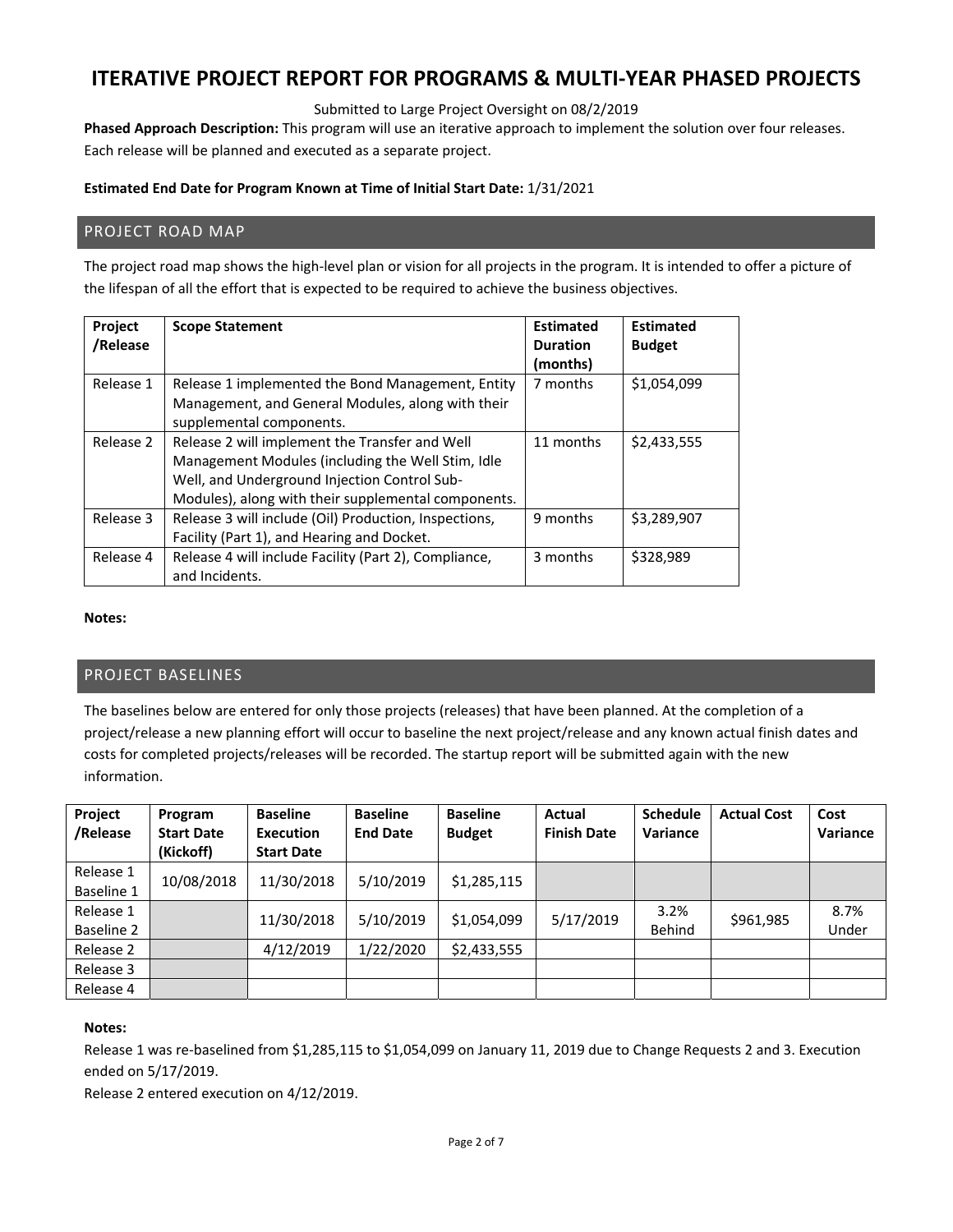Submitted to Large Project Oversight on 08/2/2019

## OBJECTIVES

| <b>Business Need</b>                                                                                                               | Objective                                                                                                                                                                 | <b>Measurement Description</b>                                                                                                                                           | <b>Anticipated Benefit</b>                                                                                                                                                       | Met/Not<br>Met                                         |
|------------------------------------------------------------------------------------------------------------------------------------|---------------------------------------------------------------------------------------------------------------------------------------------------------------------------|--------------------------------------------------------------------------------------------------------------------------------------------------------------------------|----------------------------------------------------------------------------------------------------------------------------------------------------------------------------------|--------------------------------------------------------|
| 1. The legacy RBDMS<br>platform is at end of<br>life, operating on<br>Access 2003 which is<br>no longer supported by<br>Microsoft. | 1.1 Implement<br>modifications to the<br>RBDMS platform in four<br>releases, where each<br>release contains<br>operational components<br>that are immediately<br>useable. | 1.1.1 Upon completion of<br>each release, each<br>included module is fully<br>deployed and functioning<br>according to documented<br>requirements.                       | 1.1.1.1 Business<br>operations continue at<br>current, and in some<br>cases enhanced, levels<br>of efficiency and<br>flexibility with current<br>staffing levels                 | Met for<br>Release 1<br>only                           |
|                                                                                                                                    | 1.2 Maintain access to<br>all legacy data.                                                                                                                                | 1.2.1 Upon completion of<br>the program, access to all<br>legacy data is available<br>without having to access<br>multiple systems.                                      | 1.2.1.1 Access to all<br>legacy data is available<br>and easily accessible<br>for reporting and data<br>analytics.                                                               | Met for<br>Release 1<br>only                           |
|                                                                                                                                    | 1.3 Ensure the upgraded<br>platform has increased<br>compatibility for current<br>and future application<br>development and use.                                          | 1.3.1 Upon completion of<br>the program, the RBDMS<br>platform will have been<br>upgraded to meet<br>accessibility standards<br>according to documented<br>requirements. | 1.3.1.1 Stakeholders<br>will have the ability to<br>gain access to other<br>existing and future<br>compatible relevant<br>applications (i.e. the<br>Well Finder<br>application). | Future                                                 |
|                                                                                                                                    | 1.4 Provide stakeholders<br>with enhanced<br>accessibility to the<br>RBDMS platform<br>through web-enabled<br>technology.                                                 | 1.4.1 Upon completion of<br>the program, access to the<br>entire RBDMS platform is<br>available to stakeholders<br>anywhere there is an<br>internet connection.          | 1.4.1.1 Stakeholders<br>will have access to the<br>platform from<br>anywhere there is an<br>internet connection.                                                                 | Met for<br>Release 1<br>only (once<br>in Run<br>phase) |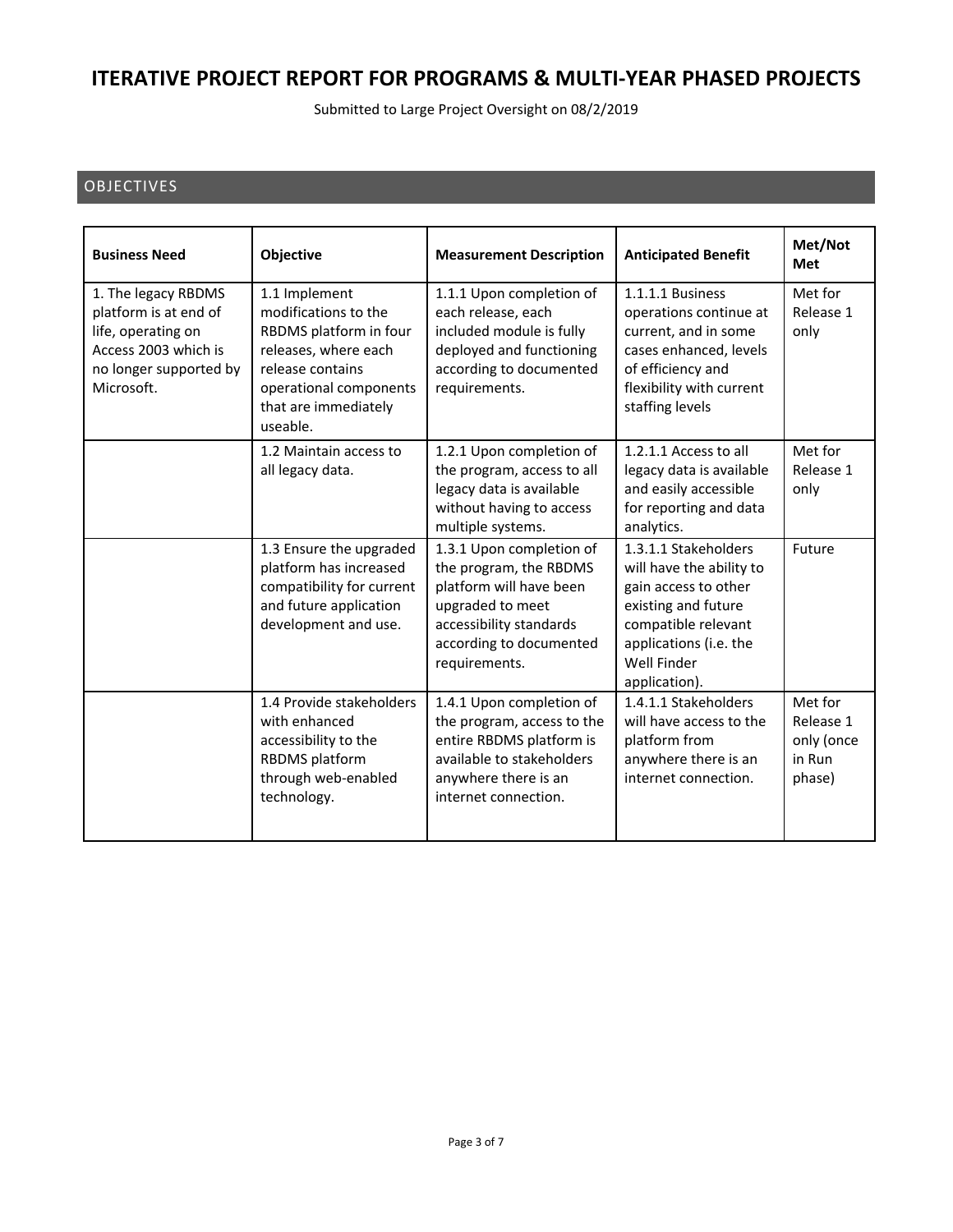| <b>Business Need</b>                                                                                                                                                                                                 | Objective                                                                                                               | <b>Measurement Description</b>                                                                                                                                                                                                                                                                           | <b>Anticipated Benefit</b>                                                                                                                                                                                                      | Met/Not<br>Met                      |
|----------------------------------------------------------------------------------------------------------------------------------------------------------------------------------------------------------------------|-------------------------------------------------------------------------------------------------------------------------|----------------------------------------------------------------------------------------------------------------------------------------------------------------------------------------------------------------------------------------------------------------------------------------------------------|---------------------------------------------------------------------------------------------------------------------------------------------------------------------------------------------------------------------------------|-------------------------------------|
| 2. The current system<br>requires a significant<br>amount of manual<br>entry of data by DMR<br>staff, which increases<br>risk of entry error and<br>takes time away from<br>more technical aspects<br>of their jobs. | 2.1 Eliminate the need<br>for manual entry of data,<br>freeing staff up for more<br>technical aspects of their<br>jobs. | 2.1.1 Upon completion of<br>the production module,<br>there should be a<br>reduction of hours of<br>required data entry by<br>approximately 80% for<br>related forms.                                                                                                                                    | 2.1.1.1 A streamlined<br>workflow will be<br>realized upon<br>completion of the<br>program.                                                                                                                                     | Future                              |
|                                                                                                                                                                                                                      |                                                                                                                         |                                                                                                                                                                                                                                                                                                          | 2.1.1.2 Improved<br>automation of basic<br>functions, leading<br>improved accuracy of<br>information<br>(correspondence and<br>form letters, statistical<br>data gathering, event<br>tracking, improved<br>reconciling of data) | Future                              |
|                                                                                                                                                                                                                      | 2.2 Maintain or improve<br>existing business<br>functionality/capabilities.                                             | 2.2.1 Upon completion of<br>each module, there will be<br>no measurable loss of<br>process efficiencies and all<br>process changes,<br>enhancements, and<br>efficiencies identified for<br>inclusion in the release are<br>fully deployed and<br>functioning according to<br>documented<br>requirements. | 2.2.1.1 DMR business<br>operations continues<br>at current or<br>improved levels of<br>efficiency without<br>adding additional<br>staff.                                                                                        | Met/As<br>expected for<br>Release 1 |

Submitted to Large Project Oversight on 08/2/2019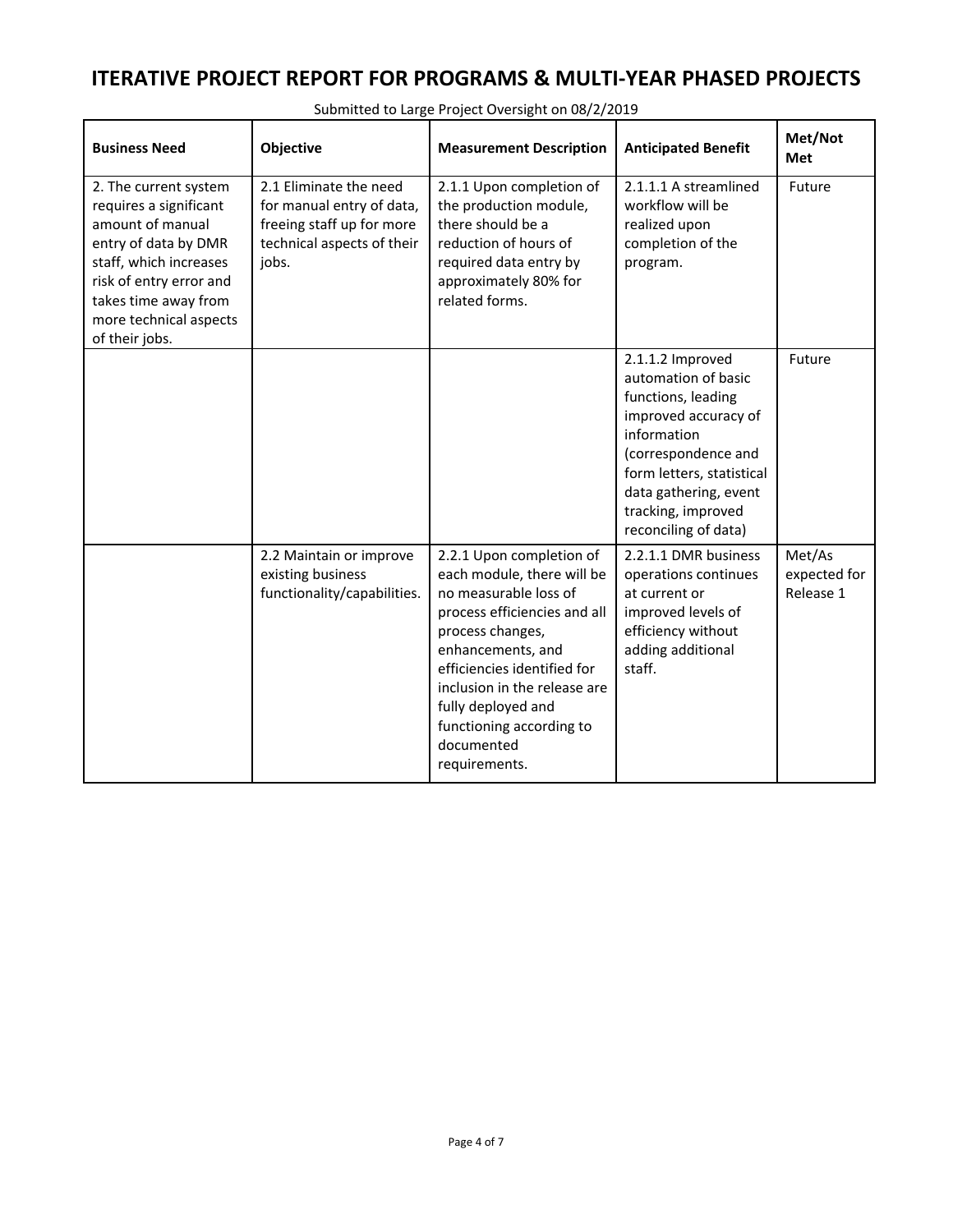Submitted to Large Project Oversight on 08/2/2019

## POST‐IMPLEMENTATION REPORT

Post-Implementation Reports are to be performed after each project or phase is completed. A "PIR" is a process that utilizes surveys and meetings to determine what happened in the project/phase and identifies actions for improvement going forward. Typical PIR findings include, "What did we do well?" "What did we learn?" "What should we do differently next time?" Notable findings are presented in this closeout report.

| Project   | Lesson learned, success story, idea for next time, etc.                                                      |
|-----------|--------------------------------------------------------------------------------------------------------------|
| Release 1 | Lesson Learned: The project team learned that it is very important for the UAT lead to be involved in the    |
|           | design sessions from the very beginning of the release in order to improve the process of script writing and |
|           | execution during UAT. Early involvement, adequate design reviews with SMEs, and the proper level of          |
|           | documentation will help the team plan for testing and ensure proper traceability of the test scripts from    |
|           | Design to Results.                                                                                           |
|           | Lesson Learned: The project team learned that it is very important to ensure that all involved developers    |
|           | and SMEs have the opportunity to complete design reviews prior to approval of the designs, and before        |
|           | they are scheduled to begin any development or work that is dependent on the designs.                        |
|           | Lesson Learned: The project team learned that it is very important to ensure that enough time is allotted in |
|           | the schedule for Implementation and the resolution of any issues after Go Live, and that adequate time is    |
|           | allowed to complete the Lessons Learned process at the end of the project.                                   |
|           | Lesson Learned: The project team learned that late first-time delivery of key application components         |
|           | limited testing time, and that it is very important to ensure that key components are scheduled to be        |
|           | completed and delivered early enough in the timeline to avoid causing delays or issues for other             |
|           | downstream (dependency) testing.                                                                             |
|           | Lesson Learned: The project team learned that it is very important to ensure that teams have adequate        |
|           | opportunities for communication (such as meetings) when dealing with cross development activities or         |
|           | issues.                                                                                                      |
|           | Lesson Learned: The project team learned that allowing the legacy system's data extract and data cleansing   |
|           | to continue until the week of Go Live resulted in a high risk that code changes could be required without    |
|           | adequate time for regression testing in the schedule. In future releases, all conversion work should be      |
|           | scheduled to complete at least 3 weeks prior to Go Live.                                                     |
|           | Lesson Learned: The project team determined that the schedule must include time for adequate testing of      |
|           | legacy data prior to Go Live, and that any data issues must be escalated as quickly as possible.             |
|           | Lesson Learned: The project team determined that, if possible, the UAT environment should be setup with      |
|           | both the NorthSTAR application and the classic system, with an active interface between them.                |
|           | Success Story: The project team worked very well together, with all parties collaborating and showing a      |
|           | high level of investment in the success of the project.                                                      |

## COST BENEFIT ANALYSIS

See the anticipated benefits listed in the Objectives section.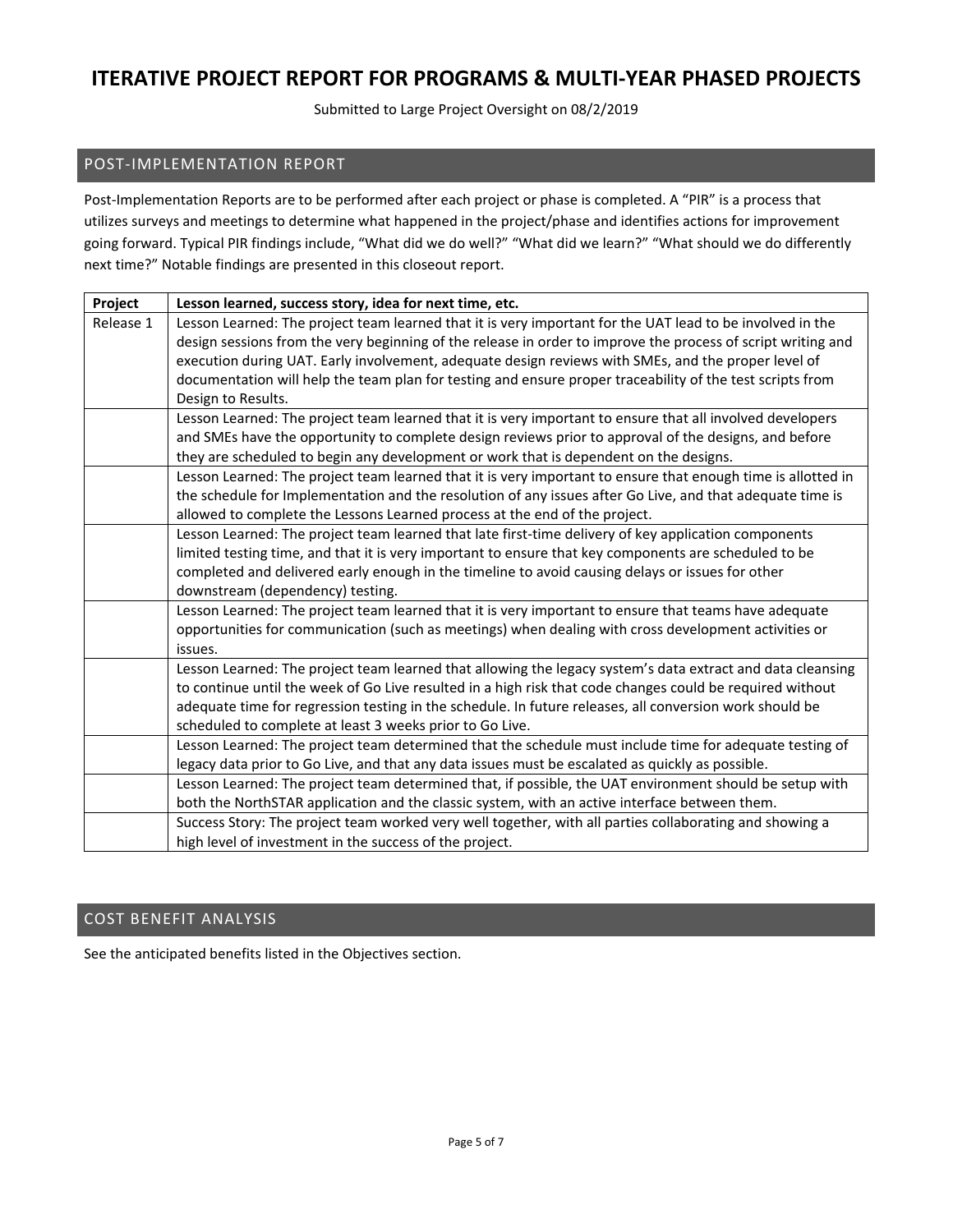Submitted to Large Project Oversight on 08/2/2019

## KEY CONSTRAINTS AND/OR RISKS

#### **Risks of Performing the Projects in the Program**

| <b>Risk</b>                                                        | Impact                                                                                   | <b>Response</b>                                                                     |
|--------------------------------------------------------------------|------------------------------------------------------------------------------------------|-------------------------------------------------------------------------------------|
| The project could go over time.                                    | Legacy system forced to run<br>longer. Staff engagement<br>distracts from core functions | Change management team would<br>evaluate options                                    |
| The project could go over budget.                                  | Potentially delay completion, or<br>force a change in scope                              | Change management team would<br>evaluate options                                    |
| Other functional requirements<br>could be discovered.              | Potentially delay completion, or<br>force a change in scope                              | Change management team would<br>evaluate potential options                          |
| The upgraded system might not<br>perform as expected.              | Potentially delay completion, or<br>force a change in scope                              | Change management team would<br>evaluate potential options.                         |
| DMR staff resources may be<br>unavailable due to other priorities. | Potentially delay completion, or<br>force a change in scope                              | Change management team would<br>reassign resources as necessary.                    |
| The program may end before all<br>releases are completed.          | Potentially forced to operate in<br>two environments.                                    | Change management team would<br>evaluate to transition remaining<br>legacy systems. |

## **Risks of Not Performing the Projects in the Program**

| <b>Risk</b>                                                                                                                                                                                          | Impact                                                                                                                        | Response                                                                                                      |
|------------------------------------------------------------------------------------------------------------------------------------------------------------------------------------------------------|-------------------------------------------------------------------------------------------------------------------------------|---------------------------------------------------------------------------------------------------------------|
| The legacy system software may<br>crash.                                                                                                                                                             | DMR would not be able to<br>conduct normal operations.<br>External stakeholders would be<br>impacted as well.                 | Attempt to restart system from backups                                                                        |
| A delay to program/project start<br>may cause GWPC and vendor<br>staff (who are already familiar<br>with system and DMR business<br>and technical needs) to not be<br>available due to reassignment. | Would require end of life legacy<br>system to continue being run                                                              | DMR staff would continue to use legacy<br>system and its labor-intensive processes                            |
| GWPC commitment of staff and<br>financial resources may not be<br>available in the future.                                                                                                           | Would require greater future<br>commitment of North Dakota<br>time and money due to need to<br>find an alternate path forward | DMR staff would continue to use legacy<br>systems and begin researching other<br>avenue to upgrade the system |